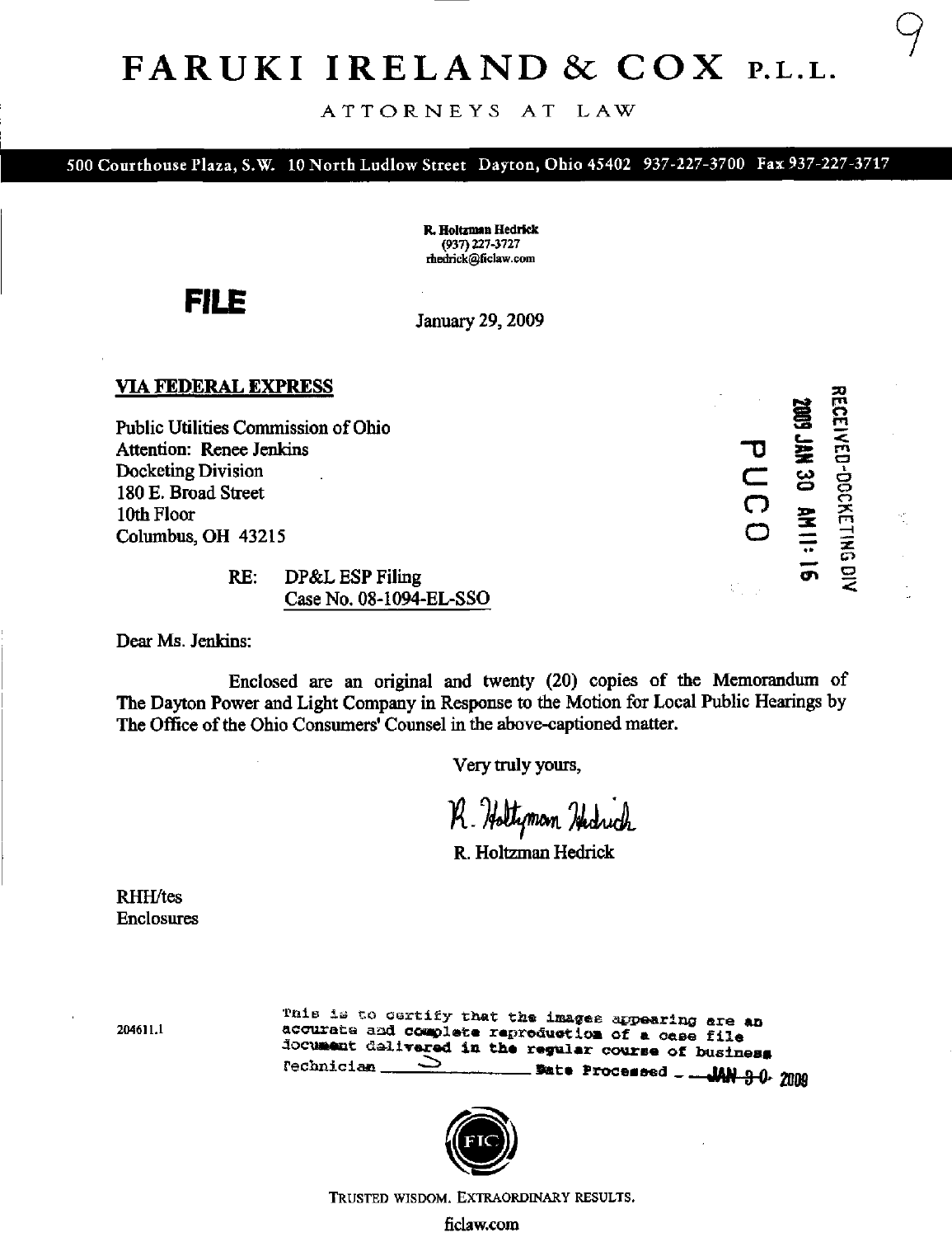# BEFORE THE PUBLIC UTILITIES COMMISSION OF OHIO

| In the Matter of the Application of        | Case No. 08-1094-EL-SSO |
|--------------------------------------------|-------------------------|
| The Dayton Power and Light Company for     |                         |
| Approval of Its Electric Security Plan     |                         |
| In the Matter of the Application of        | Case No. 08-1095-EL-ATA |
| The Dayton Power and Light Company for     |                         |
| Approval of Revised Tariffs                |                         |
| In the Matter of the Application of        | Case No. 08-1096-EL-AAM |
| The Dayton Power and Light Company for     |                         |
| Approval of Certain Accounting Authority   |                         |
| Pursuant to Ohio Rev. Code Section 4905.13 |                         |
|                                            |                         |
| In the Matter of the Application of        | Case No. 08-1097-EL-UNC |
| The Dayton Power and Light Company for     |                         |
| Approval of Its Amended Corporate          |                         |
| <b>Separation Plan</b>                     |                         |
|                                            |                         |

# MEMORANDUM OF THE DAYTON POWER AND LIGHT COMPANY IN RESPONSE TO THE MOTION FOR LOCAL PUBLIC HEARINGS BY THE OFFICE OF THE OHIO CONSUMERS' COUNSEL

The Dayton Power and Light Company ("DP&L") agrees that public hearings

should be scheduled. DP&L responds to three proposals in the Motion of The Office of the Ohio

Consumers' Counsel:

(1) OCC proposes to hold public hearings in Dayton, Wilmington, and Washington

Coxuthouse, Ohio. Motion, p. 5. Wilmington and Washington Courthouse, however, are both located south of Dayton. For better geographic balance, the Commission should not conduct a public hearing in Wilmington, but instead should conduct a public hearing in Troy, Ohio, so that consumers from the northern portion of DP&L's service territory can be heard.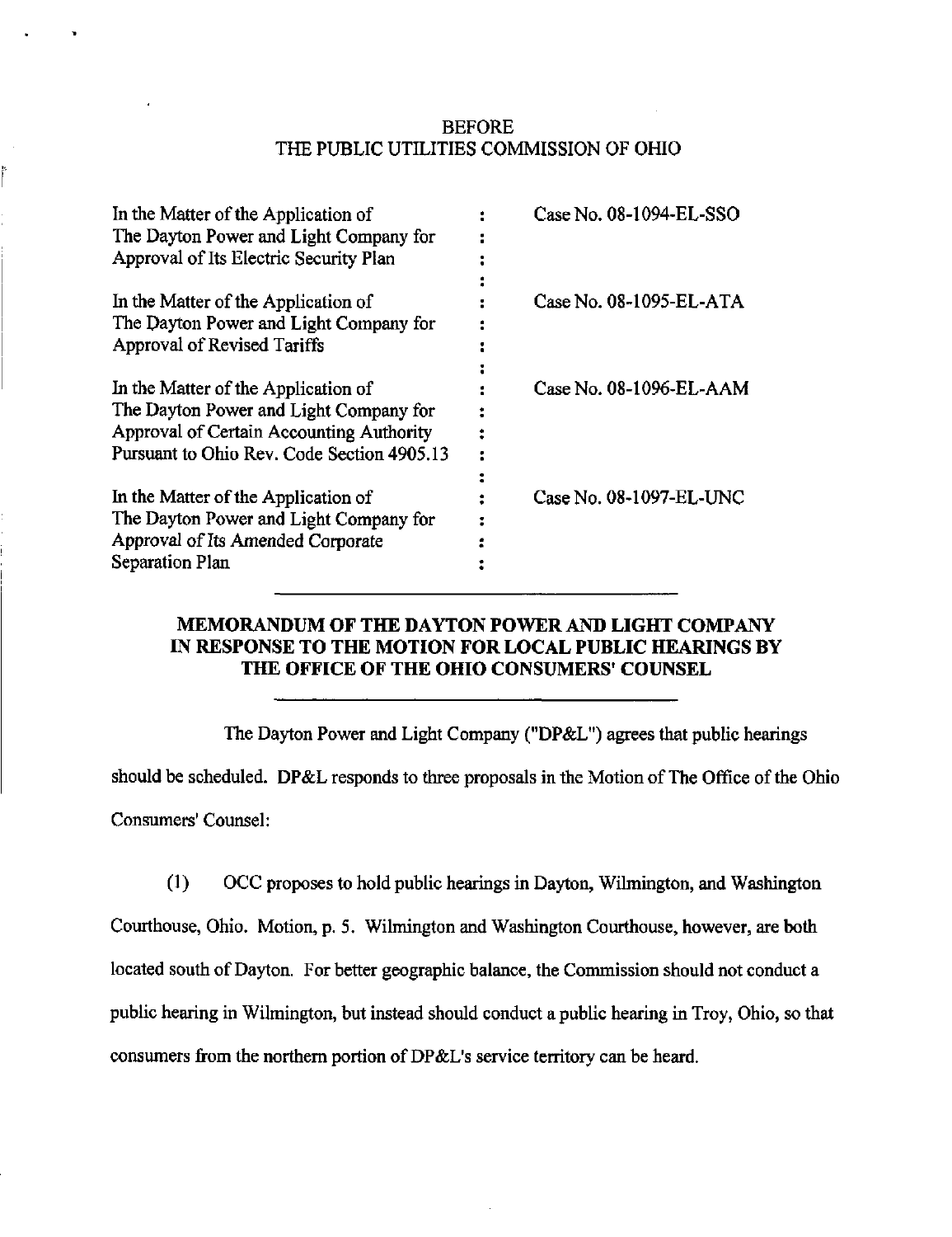(2) Why should the notice of the public hearings in the DP&L case be so different from the notices in the other utilities' cases? DP&L objects to OCC's argumentative list of "major issues" to be included in the notice to customers of the hearings. Motion, pp. 5-6. Several of the "major issues" listed by OCC pose biased questions with negative connotations towards DP&L. No such list of "major issues" should accompany the public hearing notice. Instead, and in accordance with other recent ESP cases, DP&L proposes that the Commission issue a neutral notice to customers, such as the "Proposed Notice of Public Hearing" made part of DP&L's ESP Application (attached as Exhibit 1).

(3) No legal authority exists for the OCC's request that published notice be given "at least 30 days" prior to the local hearing. Motion, p. 6. This arbitrary and unnecessarily long lead time is not required by statute or Commission rule. Ohio Rev. Code § 4928.141(B); Ohio Admin. Code § 4901:l-35-06(A).

DP&L requests that the Commission schedule public hearings consistent with this response.

 $\overline{c}$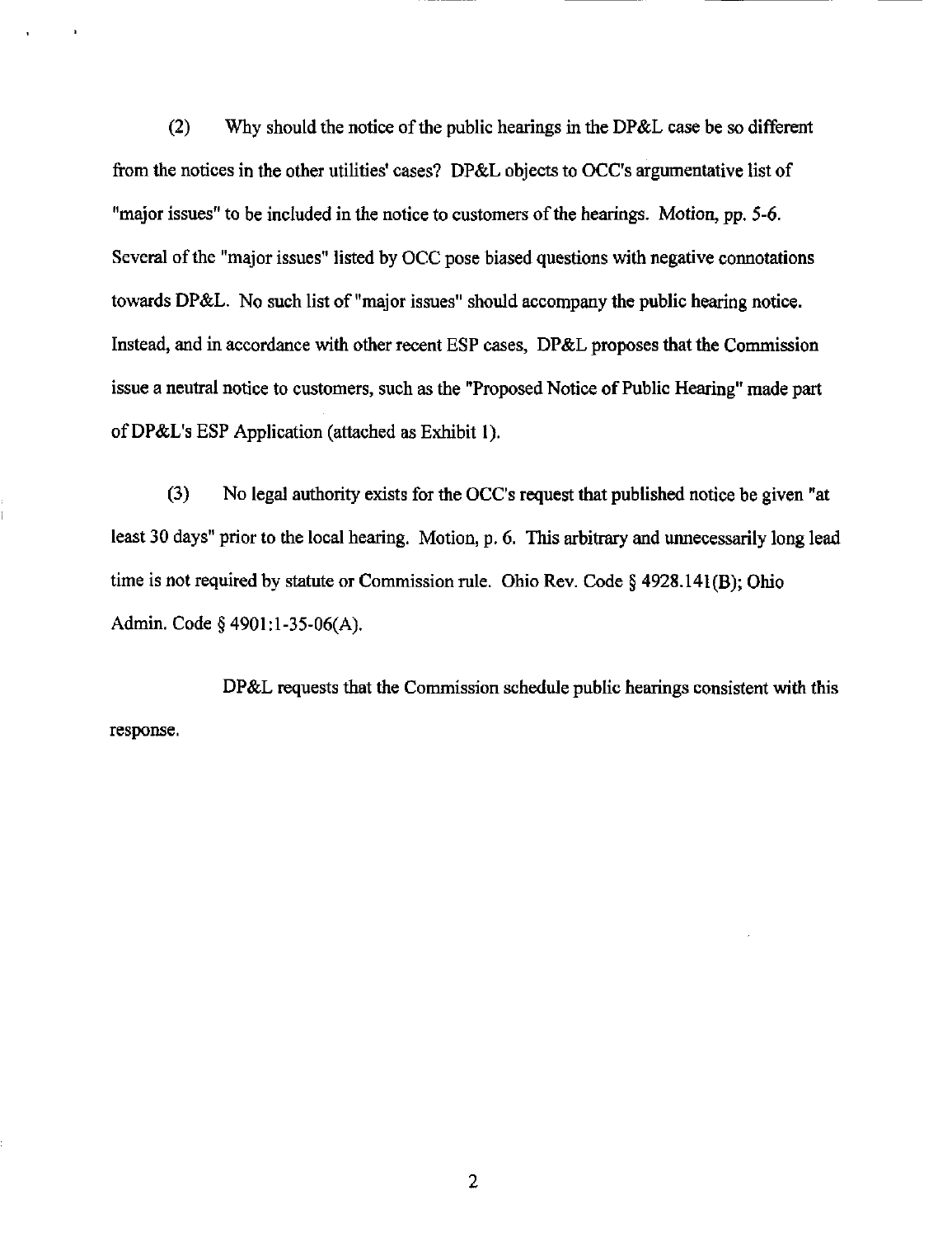Respectfully submitted.

Judi L. Sobecki (0067186) THE DAYTON POWER AND LIGHT **COMPANY** 1065 Woodman Drive Dayton, OH 45432 Telephone: (937)259-7171 Telecopier: (937)259-7178 Email: [judi.sobecki@dplinc.com](mailto:judi.sobecki@dplinc.com) 

R. Holtzman Hechich

Charles J. Faruki (0010417) Jeffrey S. Sharkey (0067892) R. Holtzman Hedrick (0078424) FARUKI IRELAND & COX P.L.L. 500 Courthouse Plaza, S.W. 10 North Ludlow Street Dayton, OH 45402 Telephone: (937) 227-3705 Telecopier: (937)227-3717 Email: [cfaruki@ficlaw.com](mailto:cfaruki@ficlaw.com)

Attorneys for The Dayton Power and Light Company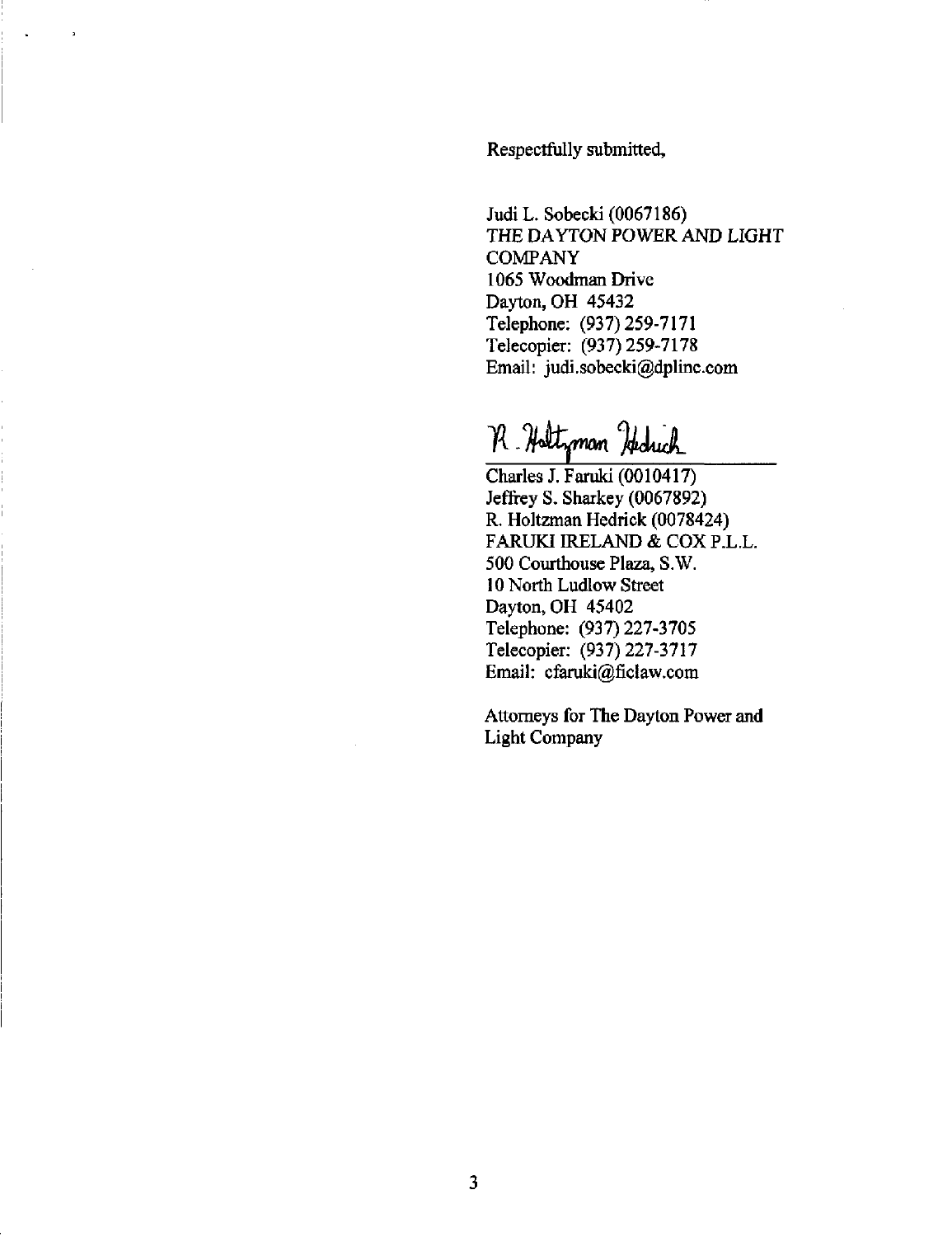## CERTIFICATE OF SERVICE

I certify that a copy of the foregoing Memorandum of The Dayton Power and Light Company in Response to the Motion for Local Public Hearings by The Office of the Ohio Consumers' Counsel, has been served via electronic mail upon the following counsel of record, this 28th day of January, 2009:

Samuel C. Randazzo, Esq. Lisa G. McAlister, Esq. Joseph M. Clark, Esq. MCNEES WALLACE & NURICK LLC 21 East State Street, 17th Floor Columbus, OH 43215-4228

Attorneys for Industrial Energy Users-Ohio

Jacqueline L. Roberts, Esq. Michael E. Idzkowski, Esq. Richard Reese, Esq. Gregory J. Poulos, Esq. OFFICE OF OHIO CONSUMERS' COUNSEL 10 West Broad Street, Suite 1800 Columbus, OH 43215

David C. Rinebolt, Esq. Colleen L. Mooney, Esq. OHIO PARTNERS FOR AFFORDABLE ENERGY 231 West Lima Street Findlay, OH 45839-1793

Henry Eckhart, Esq. 50 West Broad Street, Suite 2117 Columbus, OH 43215-3301

Robert Ukeiley, Esq, LAW OFFICE OF ROBERT UKEILEY 435R Chestnut Street, Suite 1 Berea, KY 40403

Attorneys for Sierra Club Ohio Chapter

John W. Bentine, Esq. Matthew S. White, Esq. Mark S. Yurick, Esq. CHESTER WILLCOX & SAXBE LLP 65 East State Street, Suite 1000 Columbus, OH 43215

Attorneys for The Kroger Company

David Boehm, Esq. Michael L. Kurtz, Esq. BOEHM, KURTZ & LOWRY 36 East Seventh Street Suite 1510 Cincinnati, OH 45202-4454

Attorney for Ohio Energy Group, Inc.

M. Howard Petricoff, Esq. Stephen M. Howard, Esq. Michael J. Settineri, Esq. VORYS, SATER, SEYMOUR AND PEASE LLP 52 East Gay Street P.O. Box 1008 Columbus, OH 43216-1008

Cynthia A. Fonner, Esq. Senior Counsel CONSTELLATION ENERGY RESOURCES, LLC 550 West Washington Blvd., Suite 300 Chicago, IL 60661

Attorneys for Constellation NewEnergy, Inc. and Constellation Energy Commodities Group, Inc.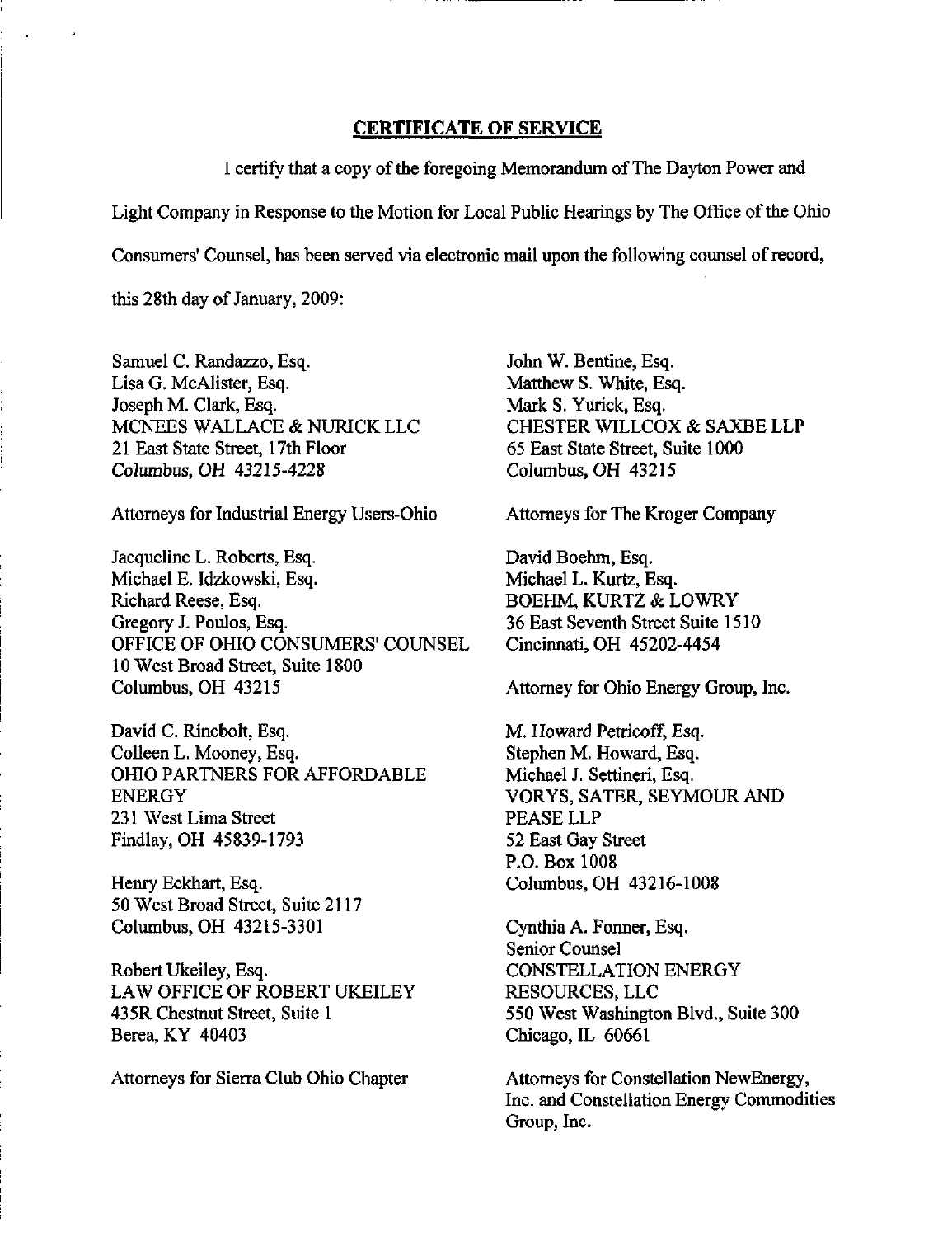Ned Ford 539 Plattner Trail Beavercreek, OH 45430

Richard L, Sites, Esq. General Counsel and Senior Director of Health Policy Ohio Hospital Association 155 East Broad Stteet, 15th Floor Columbus, OH 43215-3620

Attorney for The Ohio Hospital Association

Craig I. Smith, Esq. Attorney at Law 2824 Coventry Road Cleveland, OH 44120

Attorney for Cargill, Incorporated

Patrick Bonfield, Esq. John Danish, Esq. Christopher L. Miller, Esq. Gregory H. Dunn, Esq. Andre T. Porter, Esq. SCHOTTENSTEIN ZOX & DUNN CO., LPA 250 West Street Columbus, OH 43215

Attorneys for The City of Dayton

M. Howard Petricoff, Esq. Stephen M. Howard, Esq. Michael J. Settineri, Esq. VORYS, SATER, SEYMOUR AND PEASE LLP 52 East Gay Street P.O. Box 1008 Columbus, OH 43216-1008

Attorneys for Honda of America Mfg., Inc.

David I. Fein Vice President, Energy Policy - Midwest CONSTELLATION ENERGY GROUP, INC. 550 West Washington Blvd., Suite 300 Chicago, IL 60661

Tasha Hamilton Manager, Energy Policy CONSTELLATION ENERGY GROUP, INC. 111 Market Place, Suite 600 Baltimore, MD 21202

Larry Gearhardt, Esq. Chief Legal Counsel OHIO FARM BUREAU FEDERATION 280 North High Street P.O. Box 182383 Columbus, OH 43218-2383

Attorney for The Ohio Farm Bureau Federation

Thomas J. O'Brien, Esq. BRICKER & ECKLER LLP 100 South Third Street Columbus, OH 43215-4291

Attorney for The Ohio Manufacturers' Association

Barth E. Royer, Esq. BELL & ROYER CO., LPA 33 South Grant Avenue Columbus, OH 43215-3927

Gary A. Jeffries, Esq. Dominion Resources Services, Inc. 501 Martindale Stteet, Suite 400 Pittsburgh, PA 15212-5817

Attomeys for Dominion Retail, Inc.

5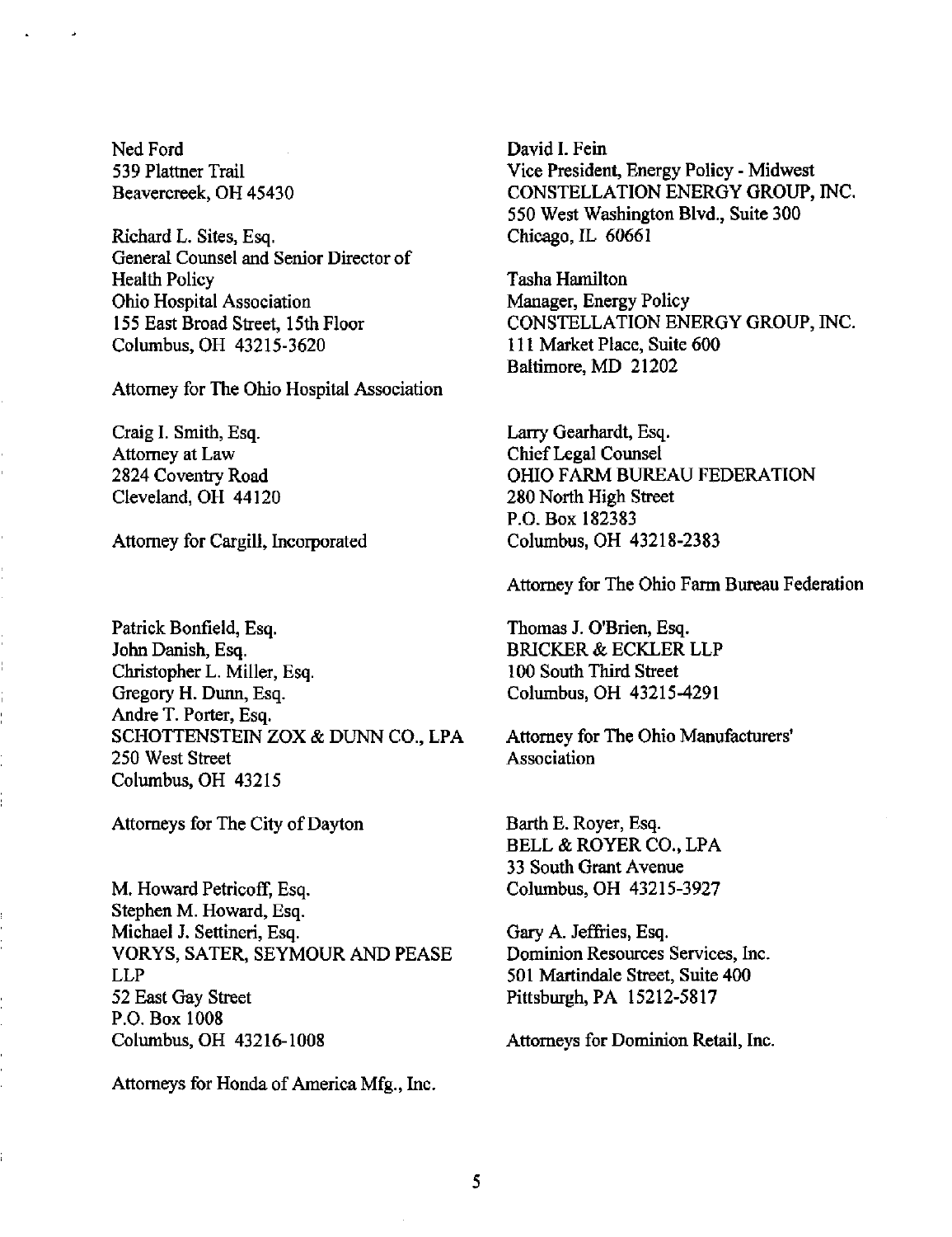Barth E. Royer, Esq. BELL & ROYER CO., LPA 33 South Grant Avenue Columbus, OH 43215-3927

Nolan Moser, Esq. Air & Energy Program Manager The Ohio Environmental Council 1207 Grandview Avenue, Suite 201 Columbus, OH 43212-3449

Trent A. Dougherty, Esq. The Ohio Environmental Council 1207 Grandview Avenue, Suite 201 Columbus, OH 43212-3449

Todd Williams, Esq. 4534 Douglas Road Toledo, OH 43613

Evan Eschmeyer, Esq. Environmental Law Fellow Environmental Law & Policy Center 1207 Grandview Avenue, Suite 201 Columbus, OH 43212-3449

Attomeys for The Ohio Environmental Council

Ellis Jacobs Advocates for Basic Legal Equality, Inc. 333 West First Stteet, Suite 500B Dayton, OH 45402

Attorney for The Edgemont Neighborhood **Coalition** 

Thomas Lindgren, Esq. Thomas McNamee, Esq. Assistant Attorney General 180 East Broad Street Columbus, OH 43215

Office of the Ohio Attorney General

R. Haltzman Hedrich

R. Holtzman Hedrick

204534.1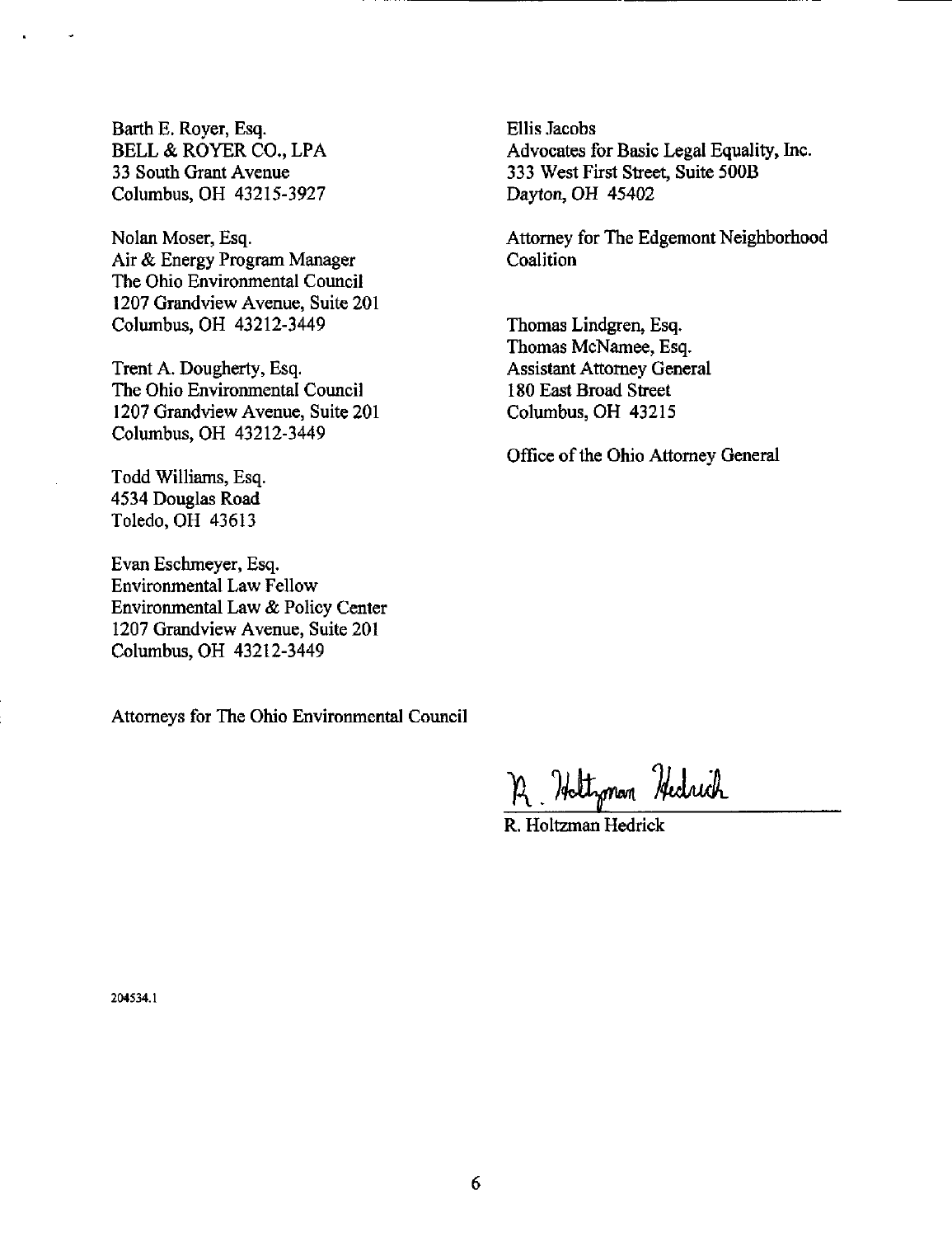In the Matter of the Application of The Dayton Power and Light Company for Approval of Its Electric Security Plan The Davton Power and Light Company for Approval of Its Electric Security Plan

Case No. 08-1094-EL-SSO, et al. Case No. 08-1094-EL-SSO, et ^.

# PROPOSED NOTICE OF PUBLIC HEARING

The Public Utilities Commission of Ohio ("PUCO") has scheduled local hearings The Public Utilities  $P$ uco ("PUC") has scheduled local hearings  $\mathcal{P}$ in Case No. 08-1094-EL-SSO, In the Matter of the Application of The Dayton Power and Light in Case No. 08-1094-EL-SSO, In the Matter of the Application of The Davton Power andLiekt Company, for Approval of Its Electric Security Plan. The purpose of these hearings will be to Company, for Approval of Its Electric Security Plan. The purpose of these hearings will be to address the application of the Dayton Power  $\mathcal{L}$  is the Dayton Power  $\mathcal{L}$ Electric Security Plan ("ESP"). The hearings will be open to the public, and any person may ask to become a party to the proceeding by filing a motion to intervene with the PUCO under PUCO Case No. 08-1094-EL-SSO. DP&L's ESP is described below.

DP&L has in place a rate plan approved by the PUCO in 2005, that will continue through December 31, 2010. That rate plan sets the rates that DP&L charges to its customers for electric service. DP&L's ESP provides that the rate plan will remain unchanged through December 31,2010.

In addition, Ohio law was recently amended to set certain energy efficiency and peak demand reduction targets designed to reduce electric energy usage and demand in Ohio. DP&L intends to achieve these targets through a set of Customer Conservation and Energy Management ("CCEM") Programs. These CCEM Programs include the installation of Advanced Metering Infrastructure and Smart Grid technology, which will create savings opportunities for customers, increase efficiency, strengthen reliability, and enable real-time communication between customers and the DP&L distribution system. DP&L's CCEM Plan also includes a

#### EXHIBIT 1